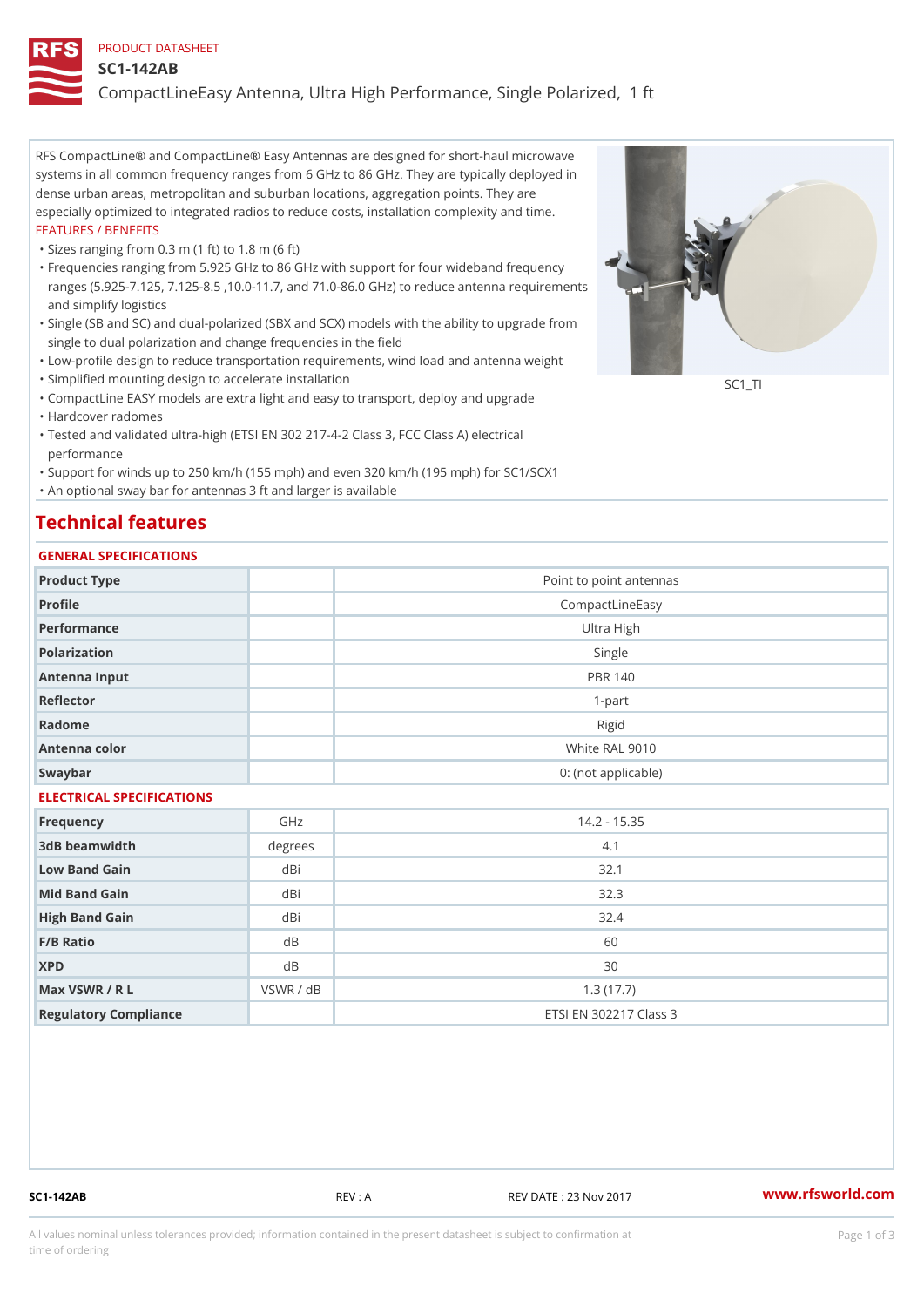## PRODUCT DATASHEET

### SC1-142AB

CompactLineEasy Antenna, Ultra High Performance, Single Polarized,

| SC1-142AB                                                          |                                    |                            | REV : A    | REV DATE : 23 Nov 2017      | www.rfsworld.co |  |
|--------------------------------------------------------------------|------------------------------------|----------------------------|------------|-----------------------------|-----------------|--|
| External Document Links<br>SC1/SCX1 PACKING                        |                                    |                            |            |                             |                 |  |
| M Torque<br>$maximum$ @<br>survival wind<br>speed Nm (ft<br>$1b$ ) | N <sub>m</sub><br>$\pm t$ )<br>l b | 230 (170)                  |            | Forces 1ft SC               |                 |  |
| Fa Axial force<br>$max.$ @<br>survival wind (1b)<br>speed          |                                    | 715 (161)                  |            |                             |                 |  |
| Fs Side force<br>$max.$ @<br>survival wind (1b)<br>speed           |                                    | 354(80)                    |            |                             |                 |  |
| WINDLOAD                                                           |                                    |                            |            |                             |                 |  |
| $Dimension_F$                                                      | m m<br>(in)                        |                            | 40(1.6)    |                             |                 |  |
| $Dimension$ _ $E$                                                  | m m<br>(in)                        |                            | 46(1.8)    |                             |                 |  |
| $Dim_D - D -$<br>$114$ m m (4.5 _ ir ) $\sqrt{$ ii p $\sqrt{ }$    | m m                                | 270.5(10.65)<br>283 (11.1) |            | Outline_1ft_CompactLineEasy |                 |  |
| $Dim_D - D -$<br>89mm (3.5_in) Pi(pine)                            | m m                                |                            |            |                             |                 |  |
| $Dim_D -$<br>$51mm(2_in)Pip@in$                                    | m m                                |                            | 250(9.8)   |                             |                 |  |
| $Dimension_C$                                                      | m m<br>(in)                        |                            | 165(6.5)   |                             |                 |  |
| $Dimension_B$                                                      | m m<br>(in)                        |                            | 187(7.4)   |                             |                 |  |
| $Dimension_A$                                                      | m m<br>(in)                        |                            | 387 (15.2) |                             |                 |  |
| MOUNTOUTLINE                                                       |                                    |                            |            |                             |                 |  |
| optional Swaybar                                                   |                                    |                            |            | 0: (not applicable)         |                 |  |
| FURTHER ACCESSORIES                                                |                                    |                            |            |                             |                 |  |
| Operational Windspeed                                              |                                    | $km/h$ (mph)               |            | 252 (156)                   |                 |  |
| Survival Windspeed                                                 |                                    | $km/h$ (mph)               |            | 320 (198)                   |                 |  |
| maximum<br>Approximate Weight                                      |                                    | kg (lb)                    |            | 5(11.02)                    |                 |  |
| minimum<br>Mounting Pipe Diameter                                  |                                    | $mm$ (in)                  |            | 114(4.5)                    |                 |  |
| Mounting Pipe Diameter                                             |                                    | $mm$ (in)                  |            | 48 (1.9)                    |                 |  |
| Polarization Adjustment                                            |                                    | degrees                    |            | ± 5                         |                 |  |
| Azimuth Adjustment                                                 |                                    | degrees                    |            | ± 15                        |                 |  |
|                                                                    |                                    | degrees                    |            | ± 15                        |                 |  |
| Elevation Adjustment                                               |                                    | ft $(m)$                   |            | 1(0.3)                      |                 |  |

All values nominal unless tolerances provided; information contained in the present datasheet is subject to Pcapgelio an atio time of ordering